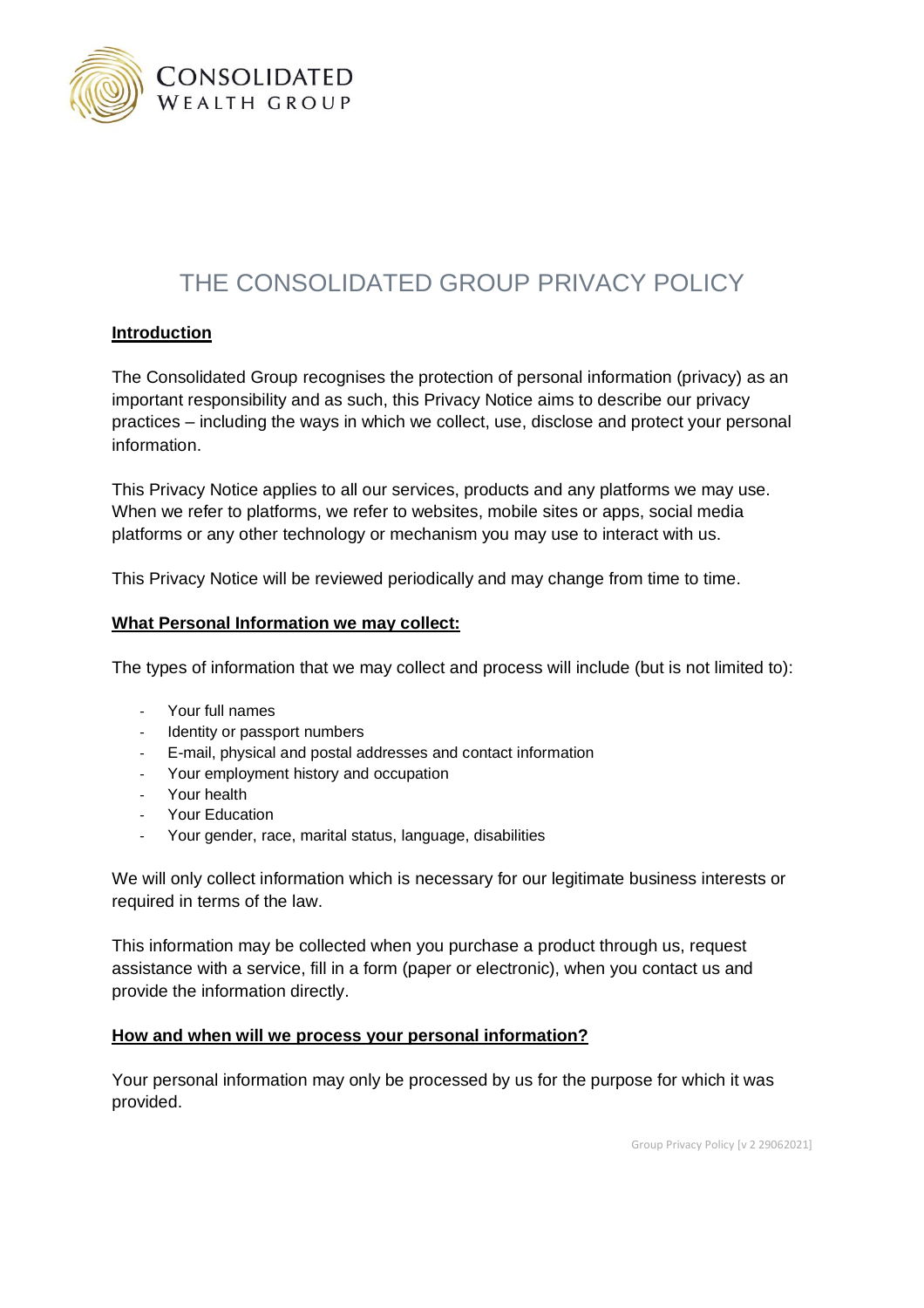This will include:

- When you browse our website
- When you require comprehensive financial planning, estate planning, fiduciary services and advice
- Fulfilment of our contractual and legal obligations to you
- To maintain our relationship with you
- To market products, services or other offerings
- To conduct verification and reference checks where required
- For audit and record keeping purposes
- To conduct statistical or market related research
- As required by legislation, regulation or industry codes

# **When will we share your information?**

We will only share your information with approved third-party providers where necessary for the purpose agreed to by yourself or to government or law enforcement agencies where the law requires that we disclose it.

# **How do we protect your personal information?**

We make use of reputable service providers to ensure that care is taken to protect your information and also that we can restore the data should there be a technical problem. Client information is kept on our CRM tool as well as on a cloud-based server.

# **Communicating with you**

When we communicate with you, we will do this by electronic mail wherever possible, and where this is not possible, using the South African postal service.

We will take reasonable measures to ensure the security of the documents sent to you but we cannot be held liable for any unauthorised access or disclosure of your information once it has been sent.

## **Keeping your information**

You acknowledge that your information will be stored by us. We will only process and retain your information for as long as the purpose for which we collected it continues to be relevant, or we are required to comply with legal or regulatory requirements or to protect our legal interests. This may mean that your information is retained for longer than the minimum time set out by the law.

# **What are your rights with regards your personal information?**

You have the right to request that we correct, destroy or delete any personal information that we processed for you. This would be information that is inaccurate, irrelevant, out of date, incomplete, misleading, obtained without your permission or that we are no longer authorised to retain.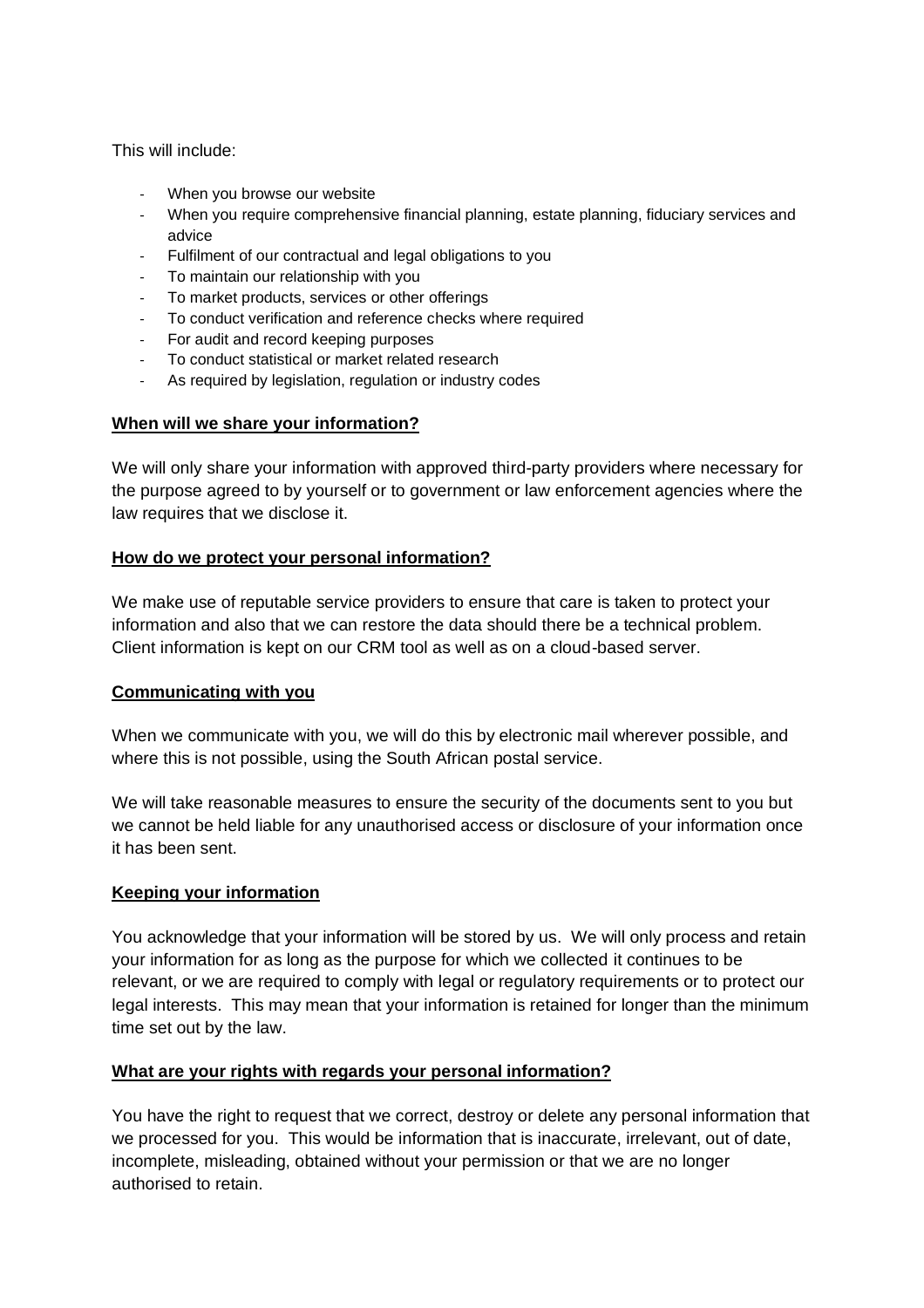You can withdraw your permission for us to use your information at any time provided that it does not affect the processing of your personal information:

- Prior to the withdrawal of consent
- If that processing is an obligation imposed by any law
- As required to finalise the performance of a contract in which you are a party
- As required to protect yours, ours or a third party's legitimate interests

You can object to the processing of your personal information at any time on reasonable grounds:

- If the information is not required to pursue your legitimate interests
- If the information is being used for Direct Marketing or unsolicited electronic communication, without your consent or by an unknown third party.

You have the right to submit a complaint to the Information Regulator regarding an alleged interference with the protection of your personal information.

You have the right to institute civil proceedings regarding an alleged interference with the protection of your personal information processed in accordance with this policy.

# **Cookies**

Our cookies collect information about your usage of our platforms including some anonymised account information which you have already given us, such as your age range. We may use cookies to show you relevant adverts based upon this information. You can change your cookie preferences at any time.

## **Links to other Websites**

Our platforms may contain links to and from websites, mobile applications or services of third parties, advertisers or affiliates. Please note that we are not responsible for the privacy practices of such other parties and advise you to read the privacy statements of each website or mobile application you visit which collects information.

## **Cross Border Transfer of Data**

We are based in and operate from South Africa, and, regardless of where you use or access our platforms, or services, your information may be transferred to and maintained on servers located elsewhere in the world. Please note that any information we obtain about you will be stored in accordance with South African data privacy laws, regulations and standards, which may not be equivalent to the laws in your country of residence. By providing your information to us or by using our platforms you consent to the processing and transfer of your information to a location outside of South Africa where we may store it and where our suppliers might process it on our behalf.